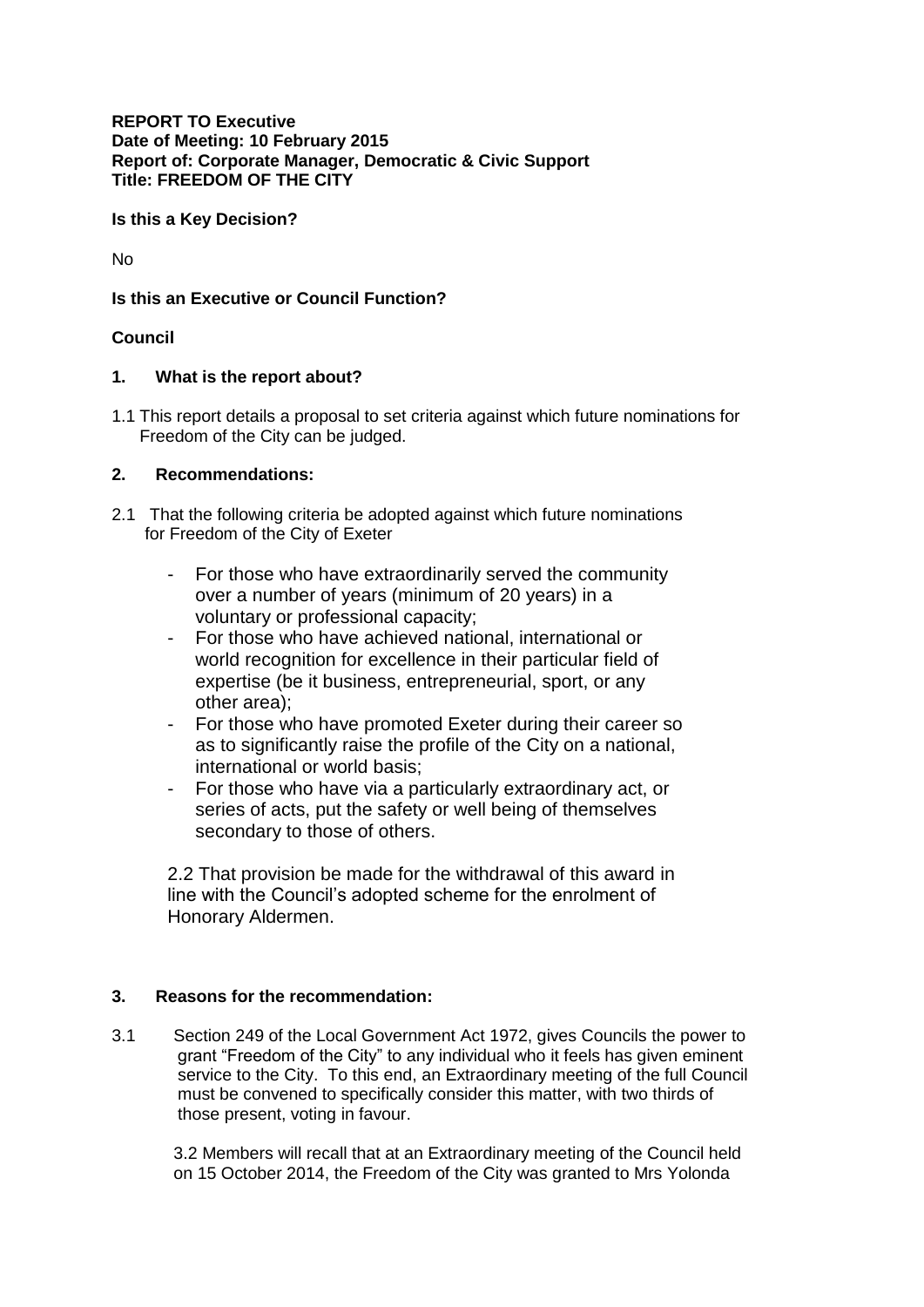Henson, Mrs Jo Pavey and Mr Liam Tancock.

3.3 It is also suggested that so as to maintain the dignity associated with the award of such an honour, a set of criteria be drawn up against which future nominations can be considered.

## **4. What are the resource implications including non financial resources.**

4.1 Other than a small cost in preparing a suitable ceremonial scroll and hosting a small reception, there are no resource implications.

### **5. Section 151 Officer comments:**

5.1 This report raises no issues of a financial nature.

## **6. What are the legal aspects?**

6.1 The provisions for the award of Freeman of the City are contained within Section 249 of the Local Government Act 1974.

### **7. Monitoring Officer's comments:**

7.1 This report raises no issues for the Monitoring Officer.

### **8. Report details:**

- 8.1 The position of Freeman of the City of Exeter has been awarded since 1266 for a variety of reasons. Originally, many paid a fine to the City to take up the honour, whilst others provided work for an apprentice; and others have been awarded the honour for various acts of local or national importance (for example, the Captain of HMS Exeter which was involved in the Battle of the River Plate in 1939, was given the Freedom of the City).
- 8.2 Recently, the Council has awarded the honour to those who have served the City in a public role (former Member of Parliament Sir John Hannam; David Morrish, Mrs Saxon Spence and as mentioned above, Mrs Yolonda Henson), although as mentioned above, two local prominent athletes were also recently awarded the honour, due to their promotion of Exeter to a much wider audience.
- 8.3 These days, the majority of applications for Freeman of the City have been on an hereditary basis, as the Council allows a relative of a previous Freeman to apply to take up that honour by proving their lineage.
- 8.4 Officers have undertaken some research with other Councils who still admit Freemen, and concluded that there are no hard and fast rules as to the grounds for nomination, with the award being made to whomever it sees fit.
- 8.5 The consideration of setting some criteria against which nominations may be judged is particularly pertinent now considering the recent on-line petition which received 89 signatures requesting the Council to consider giving the honour to Chris Martin of Coldplay. This e-petition was backed up by a world-wide social media campaign which received over 2,000 supporters. In correspondence with Mr Martin, he raised the point that whilst honoured to having been put forward for such an award, he did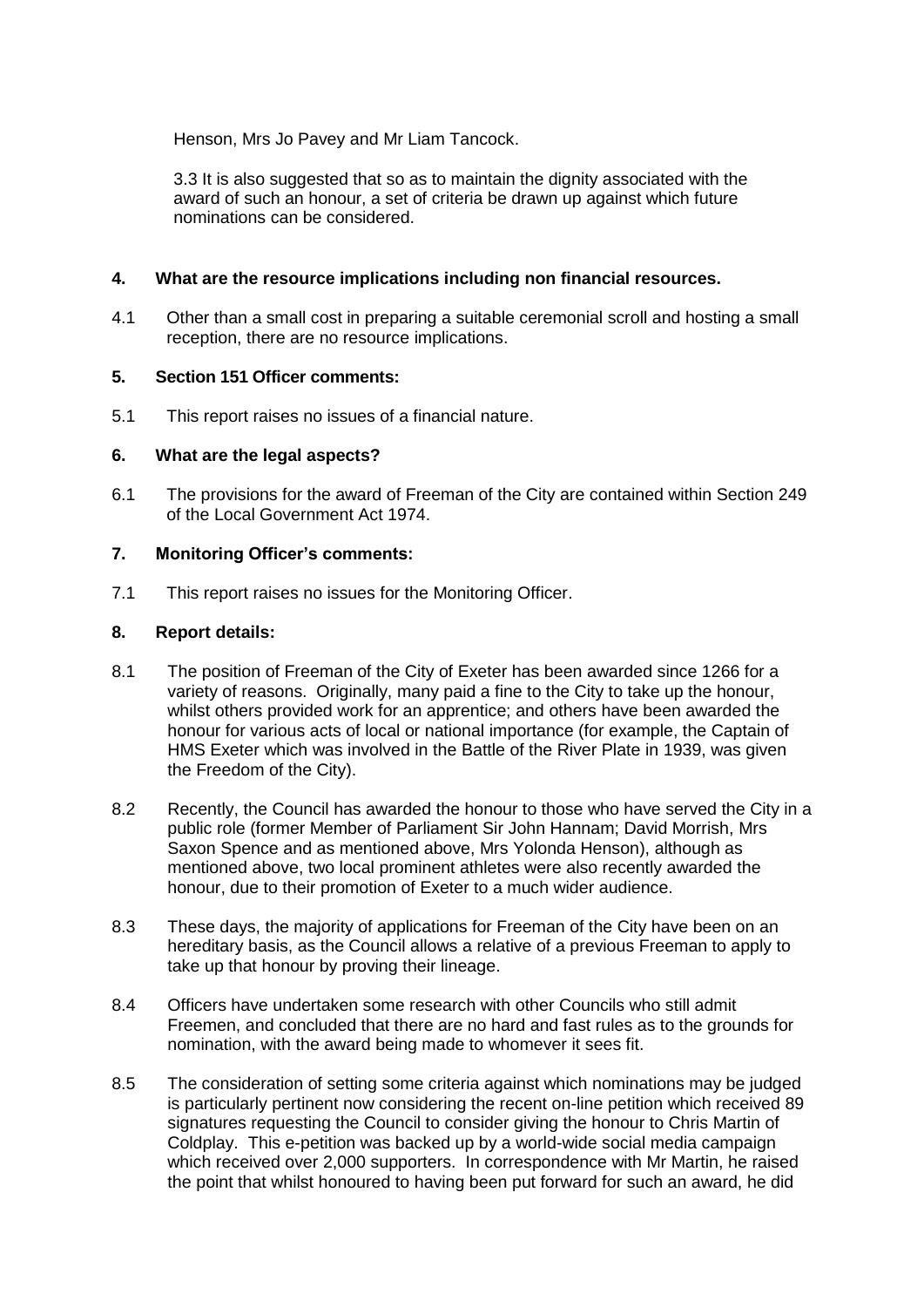not, at this time, feel he had done sufficient for the City to warrant its award. It is therefore suggested that this be put on hold until such time as to when Mr Martin feels he is in a better position to be considered for the award.

- 8.6 As part of the process in drawing up this report, all members of the Council were asked to comment on the appropriateness of the proposed criteria. Five councillors took up this opportunity, two of whom indicated their satisfaction with what being proposed; two suggesting that the previous suggestion of at least 15 years of community service was not significant enough with one suggesting it should be a minimum of 20 years and the other suggesting a minimum of 25 years; one suggesting that a provision be included for the removal of the award if the individual brought the position or Council into disrepute; and one other suggesting that all future Freemanships be given on a life time basis and would not be eligible for passing to future generations.
- 8.7 Bearing in mind the above comments, the community service qualification has been extended to be a minimum of 20 years.
- 8.8 The suggestion of the removal of the award is consistent with the approach recently taken for the position of Honorary Alderman, where the following was adopted:-

*"It shall be competent for the Council in any other particular case to withdraw the title of Honorary Alderman and the attached rights and privileges. Such withdrawal of the title shall be by way of formal motion to a meeting of the full Council, (the summons to which contains special notice that such withdrawal is proposed and the reason therefore) and subsequent resolution of the Council passed by not less than two thirds of the Members present and voting thereon at the meeting of the Council. On the passing of such resolution, the Corporate Manager, Democratic & Civic Support shall delete the name of the person concerned from the list of Honorary Alderman and advise that person accordingly."*

It is therefore considered appropriate to also include this provision in the criteria.

- 8.9 Finally, the suggestion as to making the award of the honour similar to that of a life peerage, would be a break from the current convention where anyone who can prove their lineage to a forebear have been awarded such a position, can apply for the position in their own right. This has happened on three occasions in the last 12 years. Whilst accepting that with the possibility of more Freemanships being awarded now if these new criteria are adopted, and therefore there may be a greater call for hereditary Freemanships in the future, it is not felt that these occasions will be any more frequent than in the more recent past.
- 8.6 It is therefore considered that the following criteria should be established against which future nominations should be considered:-
	- For those who have extraordinarily served the community over a number of years (minimum of 20 years) in a voluntary or professional capacity;
	- For those who have achieved national, international or world recognition for excellence in their particular field of expertise (be it business, entrepreneurial, sport, or any other area);
	- For those who have promoted Exeter during their career so as to significantly raise the profile of the City on a national, international or world basis;